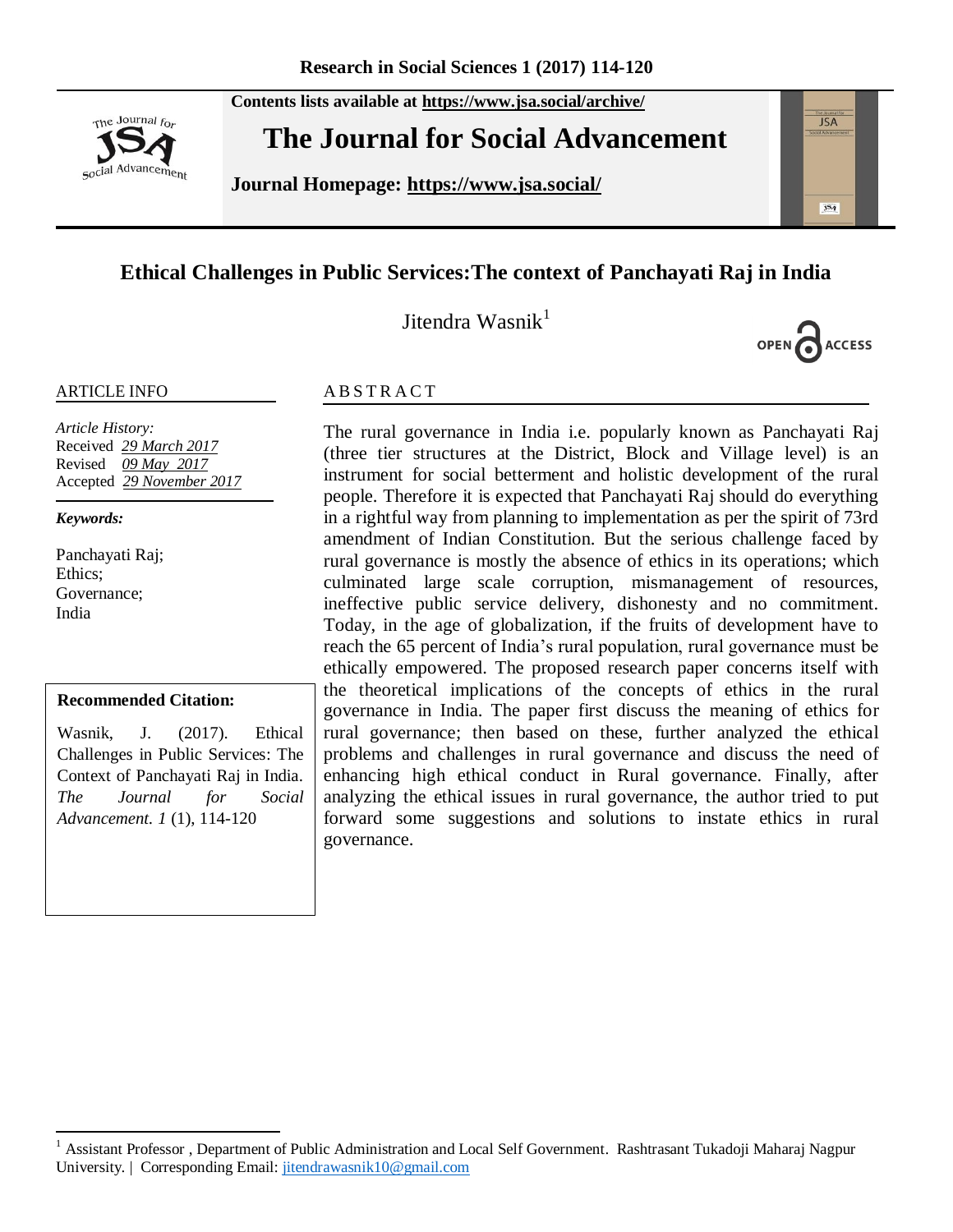# **Introduction**

The rural governance in India is popularly known as *Panchayati Raj* (three tier structure at the District, Block and Village level) and it play significant effort to democratic and decentralize governance to promote greater participation by the ordinary public in their own governance. This process of democratic decentralization was set in motion with the Constitution Act (Seventy Third Amendment) passed by the Indian Parliament in 1992, which enabled grassroots democracy and governance through PRIs in rural areas. This Amendment ensures the responsibility for taking decisions regarding activities at the grass roots level, which affect people's lives directly, would rest upon the elected members of the people themselves by making regular elections to *Panchayati Raj* mandatory. These institutions have been given permanency as entities of self-government with a specific role in planning for economic development and social justice (Government of India (b), 2007:7). PRIs offer India's rural villagers a practical opportunity to participate in village planning processes, to engage with the various developmental schemes being implemented by the Government and to interact with their elected representatives directly to ensure that their interests are being effectively served and their money properly spent. While PRIs are an excellent initiative in theory, reality has been less positive, as many PRIs have been criticized for poor representation, failure to implement the participatory decisions of their constituencies and mismanagement of funds.

Improving the quality of rural life of citizens by providing them civic amenities has been the basic function of rural governance. It is ideally suited to provide services like water supply, health, sanitation etc, as it is closer to the people and in a better position to appreciate their concerns. The two key functions of the Panchayats at each level are defined in Article 243G of Indian Constitution as: "(i) the preparation of plans for economic development and social justice; (ii) the implementation of schemes for economic development and social justice". Yet, in most states, there is no planning by Panchayats and implementation has been reduced to a nexus between the contractor, the chairperson of the Panchayats, the bureaucrats

and technocrats of the line departments. However, the performance of rural governance on this front has generally been unsatisfactory.

- *Panchayati Raj* is the instrument of humanity for social betterment and it ensures holistic development of the local people. For this there is a need to do everything in a rightful way from planning to implementation as per the spirit of the  $73<sup>rd</sup>$  Amendment. But the serious challenge like absence of ethics is faced by *Panchayati Raj* since long; which is generally relates to the problem of choice between right and wrong, good and bad, do's and do not's etc. It is very difficult to predict human behaviour exactly. Nobody can confidently say that two individuals would behave in the same way tomorrow as they do today, because man has been endowed with the freedom to decide, which other creations do not possess. That is why many philosophers and scholars have emphasized ethical development of human beings to ensure rational behaviour in the society.
- Now days the concept of ethics occupied a centre space in the system of governance. It was an old idea mostly practiced in India as a part of social life. Every society must observe certain codes of conduct; otherwise such society cannot grow or progress. The same also applies to an organization, such as the PRIs in India. Ethics implies the idea of Trust. If our society is to function well, we need to be able to trust one another, and expect others to do their work well, obey the law, and try to make the world a better place. But such voices as cheating, stealing, promise-breaking and selfishness should be discouraged us and destroying trust among individuals in a society.

 The essential foundation for ethics is accountability. Accountability is always debatable issue and the fact that accountability levels are so low in India, despite the country's strong democratic tradition. Indeed, democracy is intrinsically concerned with the accountability of political leaders and government officials to the public. Local democracy is also essential as a basis of public accountability, particularly in the context of the need for effective and equitable management of local public services. These services from schools and healthcare to fair price shops and drinking water are often crucial for the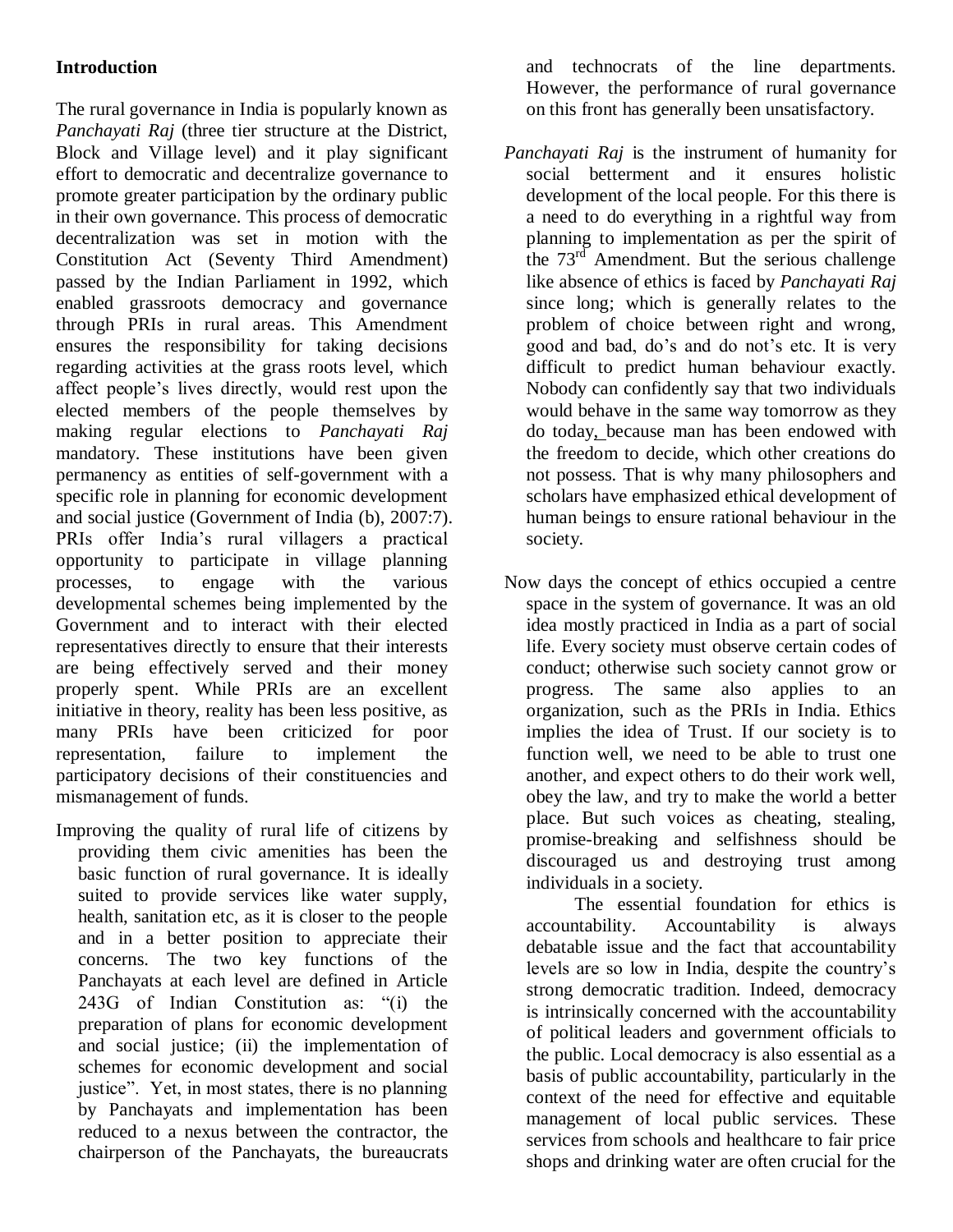quality of life. Their effective functioning, however, depends a great deal on the responsiveness of the concerned authorities to popular demands (Dreaze and Sen 2008: 358-71). Public accountability, therefore, is linked to the each one in the public office, indeed the entire system of governance who exercises substantial powers. The powers exercised by the government are only justified if those who exercise them are answerable to them. But the fact is that, everybody is showing his fingers to others and eschewing himself from it. Same thing happened at the grass-roots level.

# **Meaning of Ethics**

Ethics is a set of standards that society places on itself and which help guide behaviour, choices and actions (Government of India (a) 2007: 1). The issue is involving in ethical practices by public administrators. Some of these are waste; fraud and abuse; wiring of contracts and contracts of overruns; conflicts of interest; stealing and unauthorized use or abuse of government property; illegal use of government transportation system; padding expense accounts; selection of personnel; hiring; firing; job wiring and inflation of job performance appraisals; sexual harassment; and illegal use of government equipment, such as telephones for personal calls. Other moral issues include whistle-blowing, leaking government information, and spying, etc (Sheeran 2006: 148- 149). In simple terms, ethics can be defined as making the "morally correct" decision in the given situation. Thus, ethics determines an expected mode of behaviour in society and organizations. It is a guidance system to be used in making decisions.

 One may, therefore, ask what changes are needed in the attitudes and work practices of the public officials to:

1) serve citizens and be fair and friendly in that service;

2) be accountable for what they do to management, to the public in general; and

3) remain vigilant against corruption, and not allow a conflict of interest in their work?

 These are ethical or moral questions, which must be addressed by the public servants in ensuring interest of peoples. Therefore, the spirit of *Panchayati Raj* lies in ethics and morality, and it demises with the erosion of values, moral deviation, aberration and corrupt behaviour and

actions for the betterment of local community. Generally, ethics is often regarded as an abstract subject because of the use of certain terms like, obligation, conflict of interest, right, wrongs, responsibility, fairness, integrity, trusts etc. which cannot be measured or quantified. Ethic deals with moral obligation, act, attitude or behavior that is in tune with practices commonly admired, within a given society, organization or environment. Put differently, what constitutes ethics or code of conduct varies from one society or environment to another.

### **Ethical problems and Challenges in** *Panchayati Raj*

In our society, people are reluctant to take responsibility for their actions. It is easier to find a scapegoat. This mind-set is blatant in all areas of government. It is much easier to blame anybody and everybody else when things go wrong than to assume personal responsibility for one's own actions, policies and decisions. The key to ethical responsibility is not knowledge of laws, rules, regulations or court decisions, but a willingness to explore and assume personal responsibility for doing the right thing (Ibid : 148-151). We are now in the process of doing something for ethics that has long needed and that will add greatly to its utility once it has done. Slowly but surely we are demonstrating how ethics can be made instrumental, how it can be welded into the day-to-day decision-making and policy planning (Dimock 1958: 61). The role of officials and non-officials are very much important in *Panchayati Raj* as their administrative and public behaviour always reflects in its results. Wood observed ethical values in public life and suggests that, "While we wait for better men and better communities, we should try to catch the dishonest among us. While we work for the professionalization of the entire bureaucracy (administration), we should perfect at once critical staff units within our public agencies" (1955: 7). Policy makers in India have over the years, spending too much energies on how to reform, reorganize and reposition Panchayati raj system to achieve the much needed rural transformation, but all have failed to yield positive results as unethical practices culminating in large scale corruption, use of public office for private profit, and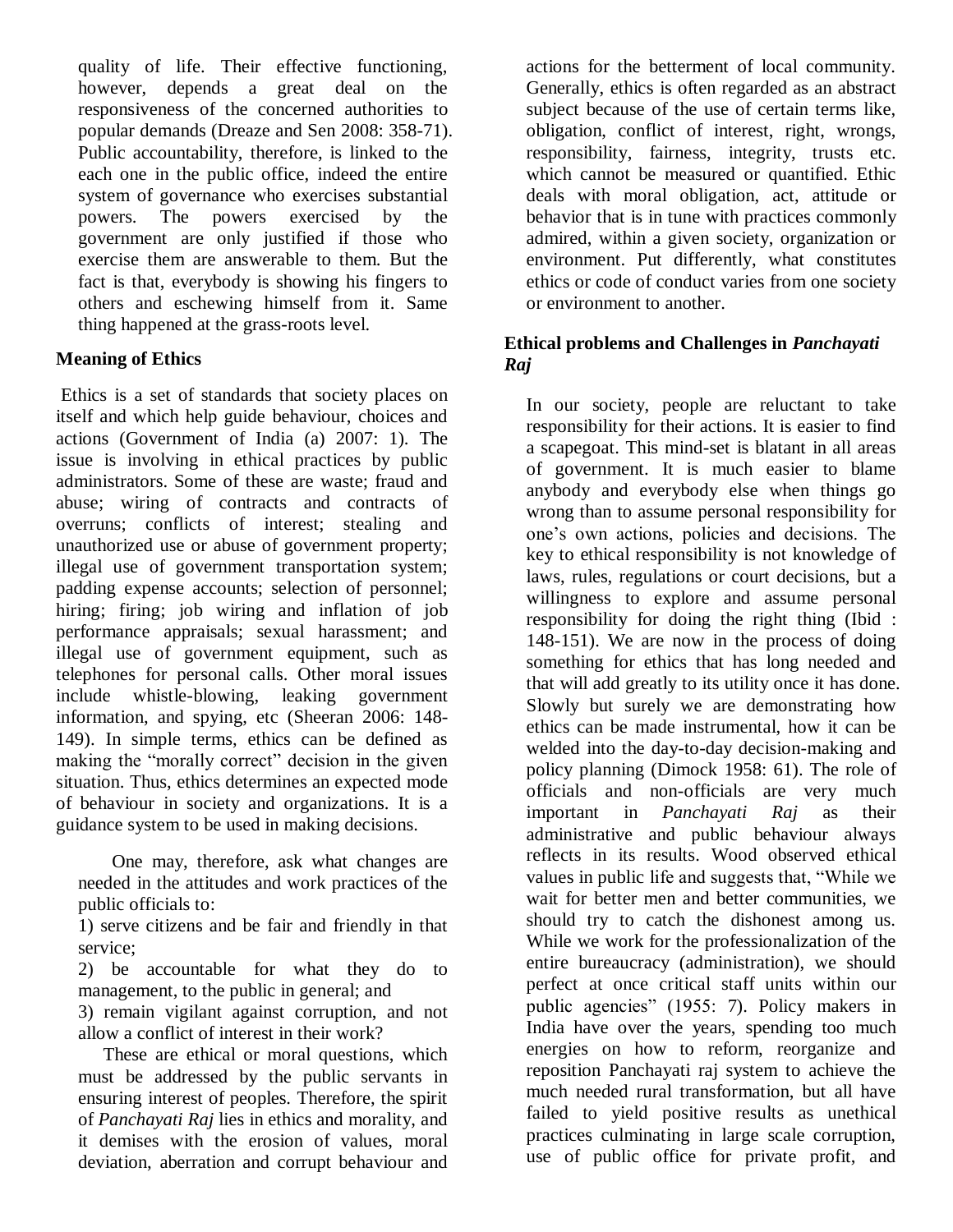mismanagement of resources continue to be a constraint in the wheel of progress. Mani Shankar Aiyar, the former minister of Panchayati raj Affairs observed that "Corruption in the Panchayats at all levels has become rampant in most states. There has been tardy and inadequate implementation in many states of the directives of Finance commissions in respect of Panchayats. In elections to the Panchayats, there are widespread complaints of electoral malpractice, including the harassment of women candidates, and excessive expenditure, as well disturbing reports of the criminalization of the Panchayati raj system in parts of the country" (Aiyar 2002: 3296-97).

This indicate towards the fact that *Panchayati Raj* exhibit negative work ethics that manifest in lateness to work, neglect of duty, disobedience, dishonesty, disloyalty, indiscipline, absenteeism and no commitment towards the achievements of its objectives.

 As observed by the deSouza (2009: 88), five problems in particular plagued the earlier experiments of Panchayati raj. These are: i) irregular elections and supersession, ii) insufficient devolution of powers, iii) bureaucratic resistance, iv) domination by rural elites, and v) unsatisfactory working of the *Gram Sabha*. The 73rd Amendment has tried to address these lacunae by reserving 50 percent seats  $(110<sup>th</sup>)$ amendment to the constitution) for women and for Dalits and Adivasis in proportion to their population, by creating a State Election Commission and State Finance Commission, by keeping terms fixed by conducting regular elections, etc. But much still remains to be done. The rural elite seem to have an infinite capacity to manipulate the new system. Yet, as Singh (1997: 626-38) points out, science its independence the Indian polity has been heavily weighted against corruption from below, while granting relative immunity to corruption from above. Indeed, anti-corruption drives by the state can, perhaps ironically, be in opposition to social justice at the local level.

There are some issues like unnecessary involvement of local leaders in the functioning of *Panchayati Raj*, mismanagement of the resources available to them and the inadequate funds constitute the barrier in rural development. The issue here is not just how much is available,

but how the attitudes of local leader influence the effective management of the resources of funds and materials. Basically, this boils down to the synthesis that the problem of mismanagement is a function of intensified attitude of *Panchayati Raj* leaders, who relegate positive management practices to the background with a view of perpetuating systemic illegalities that guarantee personal enrichment, self elaboration and deliberate misappropriation of public funds. This situation is becoming worrying and this attracts suspicion, distrust, restiveness and lack of confidence from the local people, who are engaged in unabated demands for integrity, transparency, accountability in the management of their resources.

The major issue is the question of framing a consummate ethical procedure for PRIs which will be far reaching, comprehensive and capable of yielding positive result. The problem remains whether or not such ethical code will incorporate innovative approaches and combine measures such as accountability tools, conduct codes, monitoring mechanism and supportive structure. For ethics to be entrenched in *Panchayati Raj*, it requires leadership that will provide the integration and articulation of the values mentioned above. Again, strategies like implementation of audit queries, whistle-blowing system, definition of leadership responsibilities and appeal or mobilization of citizens to denounce unethical practices are often meaningless unless dependent on strong political will. It means that without the political will to articulate harmonious ideas, the quest for ethical code will be defeated, but if the political will is realized, it becomes useful in enhancing the development of the mechanism of ethical problem detection, anticipation and disharmony.

## **Enhancing High Ethical Conduct in** *Panchayati Raj*

To foster ethics in administration we need for focused and collaborative efforts (Cooper 2004: 395-407). Therefore, *Panchayati Raj* should endeavor to conduct its activities with high standards, integrity, openness and accountability. Ethical framework showing code of conduct for PRIs should be encouraged by the state government. Educating the officials is the first step toward ethical development (Dwivedi and Mishra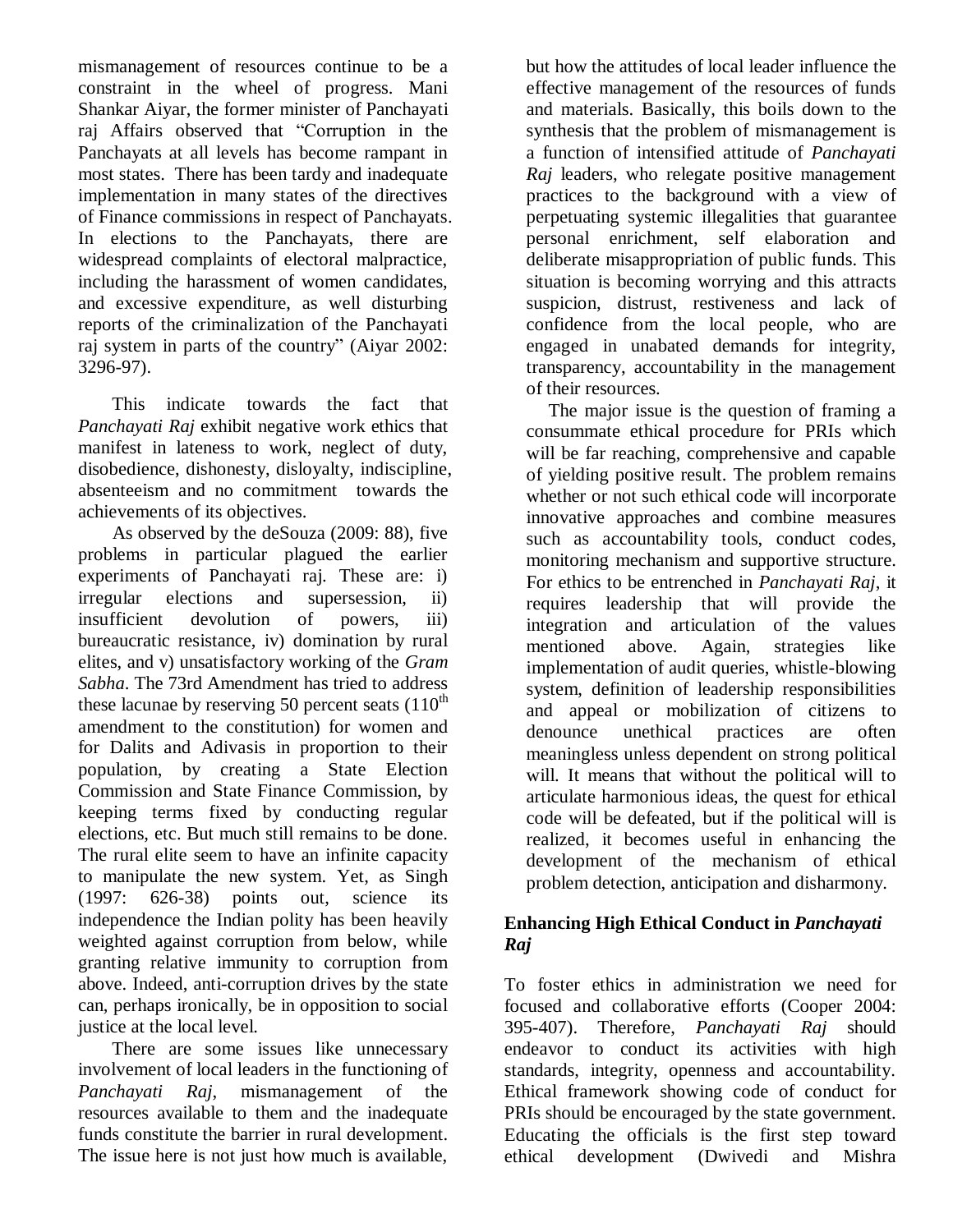2007:733-34). Similarly, state government should enact legislation to oblige *Panchayati Raj* members to observe ethics. Such code of conduct must be conditioned by the following:

> i) *Panchayati Raj* leadership must promote and support principles of ethics by setting examples for other members and officers to follow them.

> ii) Chairmen and members of PRIs must always uphold the law and order at all times, and act within the trust placed on them.

> iii) *Panchayati Raj* officials and nonofficials must ensure that whenever there is conflict between public and private interests, only public interest should prevail.

> iv) *Panchayati Raj* officials and nonofficials put their conducts in a way that their integrity is not at any point questioned.

> v) *Panchayati Raj* officials and nonofficials as much as possible try to document all gifts, hospitality and a favour they received, but be close with discernment not to accept gifts meant to reasonably influence their sense of judgment.

vi) *Panchayati Raj* officials and nonofficials ensure that in the course of carrying out public business, like awarding contracts and making appointments or recommending individuals or group for rewards and benefit for any schemes or programme always strive to make decisions on ground of equity and quality not on selfish and parochial considerations.

 An ethical code based on a collectively worked out moral order cannot produce desired results unless it is implemented effectively. It is not possible to bring into force a code of ethics if it is self-serving and is subject to constant external interference and manipulation; a certain degree of autonomy is a pre-requisite for any code to be successful (Dhameja 2006 : 210). We are not going to improve either community or bureaucratic ethics overnight; nor are we. When all is done, the surest way out is the selfethicization of the individual (Maheshwari 2007: 240). In order to enforce a work culture and ethical value system in the governmental organizations, it is must that the people ought to

be aware to exercise their powers and rights in the right direction. So that the people are encouraged to give their feedback and proper follow up action is taken on where good performers are suitably rewarded and action is taken against the guilty officials (Mahajan and Mahajan 2003 :123). This will help in improving governance at grassroots and making meaningful democracy.

The Conference of Chief Minister in 2012 convened by the Prime Minister of India initiated drastic policy shift and, endorsed the Action Plan focused on: (i) accountable and citizen-friendly administration, (ii) Transparency and Right to Information, and (iii) Improving performance and integrity of civil service (Singh 2013 : 74). This move led to the new beginning and the spread of charter of ethical code. The Government ensures that Ministers do not use the *Panchayati Raj* for their party political ends. However, the *Panchayati Raj* with a long tradition is different and unique. Here elected representatives act as mentor's for the personnel of *Panchayati Raj*. The *Panchayati Raj* audit has increasingly been in the saddle of inspecting and assessing how the Panchayats committees, *gramsabha* and individual elected representatives follow the laid down goals and political intensions of the Panchayati raj. The audit (both financial and social) has a central role in searching insight into and controls of all the activities that *Panchayati Raj* is responsible for.

### **Conclusions: Suggestions to Instate Ethics in**  *Panchayati Raj*

Plato suggested that a strong sense of duty would help to prevent corruption. But he also noted that this would be "no easy task." What is at issue is not just the general sense of dutifulness, but the particular attitude to rules and conformity, which has a direct bearing on corruption. In the reading of "established rules of behavior" importance and may be particularly attached to the conduct of people in positions of power and authority. This makes the behavior of senior civil servants especially important in installing norms of conduct (Sen 2008:276-77). For all round development, people must have confidence in the policies, capacity and validity of the *Panchayati Raj*. Basic elements which can harness and build this confidence must be formulated and institutionalized. In the same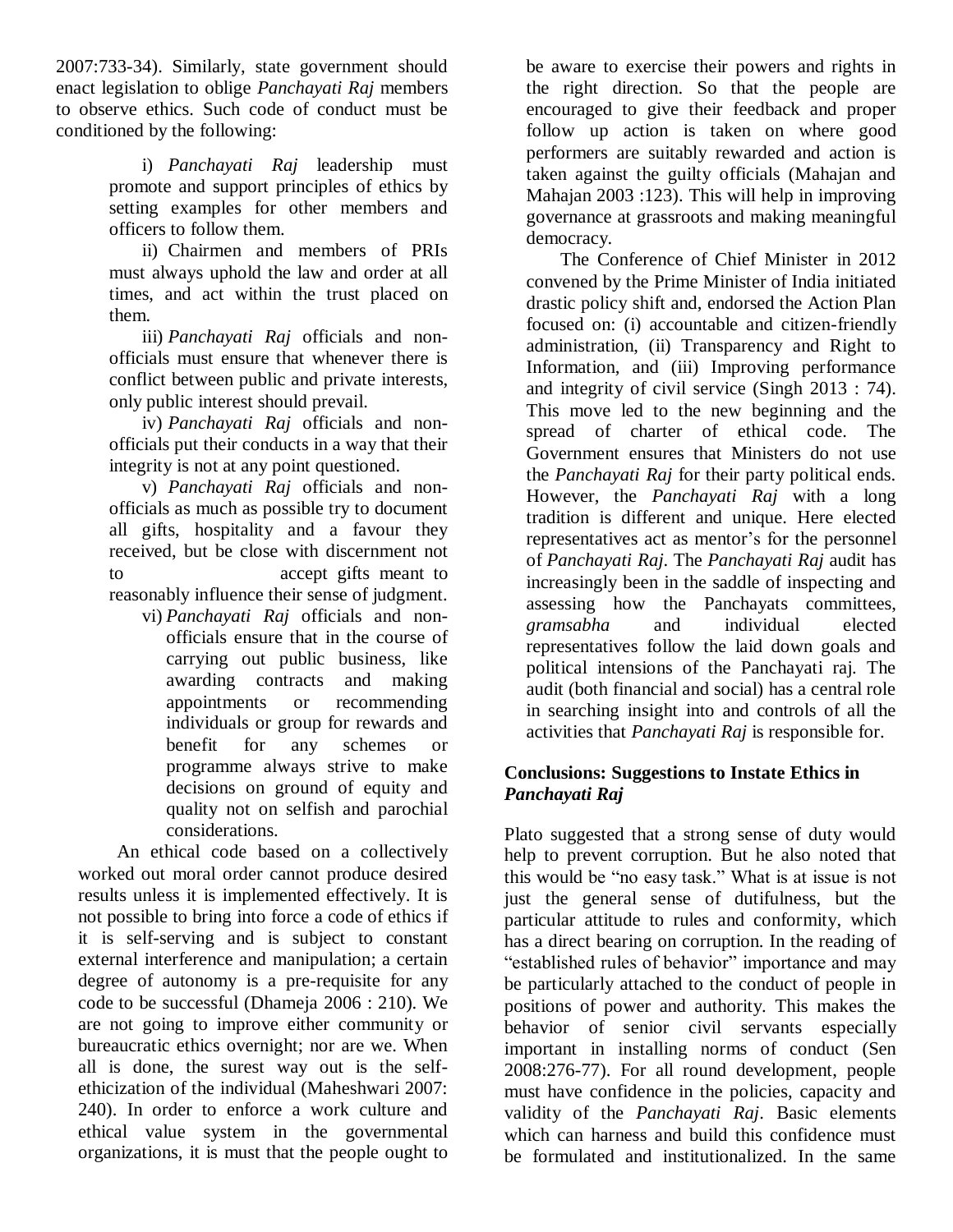vein, *Panchayati Raj* is advocated to be a coalition of pillars that will comprise of local leaders, personnel, the contractors, financial managers, watchdog agencies, religious leaders, community associations, and the local media. There should be a forum for this and it could also lead to the development of an action plan for rural development. For improving ethics in the *Panchayati Raj*, the following suggestions are recommended:

- 1) In order to make the *Panchayati Raj* efficient in the delivery of rural and social services to the people, efforts should be made by the Government to ensure that salaries and allowances paid to *Panchayati Raj* staff is fixed at a level commensurate with the degree of efforts being put by these employees. As the main aim of any worker by taking up any employment opportunity is to satisfy his personal needs and that of his immediate family, the wage system should be adequate enough to cater for these needs.
- 2) Delegation of authority which is an important mechanism for enhancing the ethics among the employees of *Panchayati Raj* and they should encourage this mechanism as it will help in tapping the professional knowledge, talents and skills of all employees that provide the sense of belonging.
- 3) *Panchayati Raj* should endeavour to adopt the democratic leadership style in the system, as it will help in encouraging efficient supervision, free flow of information, participative management etc. So, both the superiors and the subordinates with jointly channel all available resources together and achieve desired result.
- 4) Efforts should be made to ensure that the pensions and gratuities to retiring staff are paid as this will serve as a morale booster for those currently in *Panchayati Raj* service. There should be a way of rewarding the employees as this will help in motivating them. As well as the more and strict discipline should be encouraged in rural governance in order to make it more viable.
- 5) Special ethics counseling cells for guidance, clarification, confession, moderations, penitence and facilitation will certainly prove beneficial in promoting ethics.

Protection of whistle- blowers and encouraging peer pressure for enforcement of moral conduct could also be included in the portfolio of this cell. It is significant to mention in this context that a code of ethics needs to be evolved for officials and non officials at this level and these should be rigorously implemented with the active assistance of the members of these professional groups (Arora and Saxena 2003 : 251).

- 6) The development of appropriate codes of conduct which apply to the chairmen, councilors, supervisors, administrative staff and the other workers of *Panchayati Raj*, so as to make them accountable to the society.
- 7) Civics and ethics should be reintroduced into the primary and secondary school curriculum at the appropriate levels as part of the awareness drive to reduce public tolerance of corruption. Such avenues as temples, churches, mosques, town meetings, clubs etc. to generate public awareness and build an ethics of transparency and accountability.
- 8) Majority of Indians see to government at all levels as an industry from which money can be made. A reasonable impact can be made if corruption can be tackled at the grassroots than the change at State and National levels will become compelling. Some examples (from Maharashtra, Kerala and other States) have shown that honest, transparent and effective management of villages is essential to optimize the living condition of rural people and to foster trust in the way in which they are governed (In Maharashtra, we can take the example of *Hiware Bazar* Gram Panchayat. *Hiware Bazar* (in Ahmednagar District) is India's model village, with the highest GDP in the Country. In Kerala, *Kudumbashree* project got momentum and became very successful). Therefore, it is important to address the question of corruption and to promote transparency and accountability, not just at the national, but also at the village levels. Corruption among councilors was also checked by the vigilance of journalists (Crook and Manor 1998: 63).
- 9) There is a compelling need for the media, as the fourth estate of the realm to strengthen